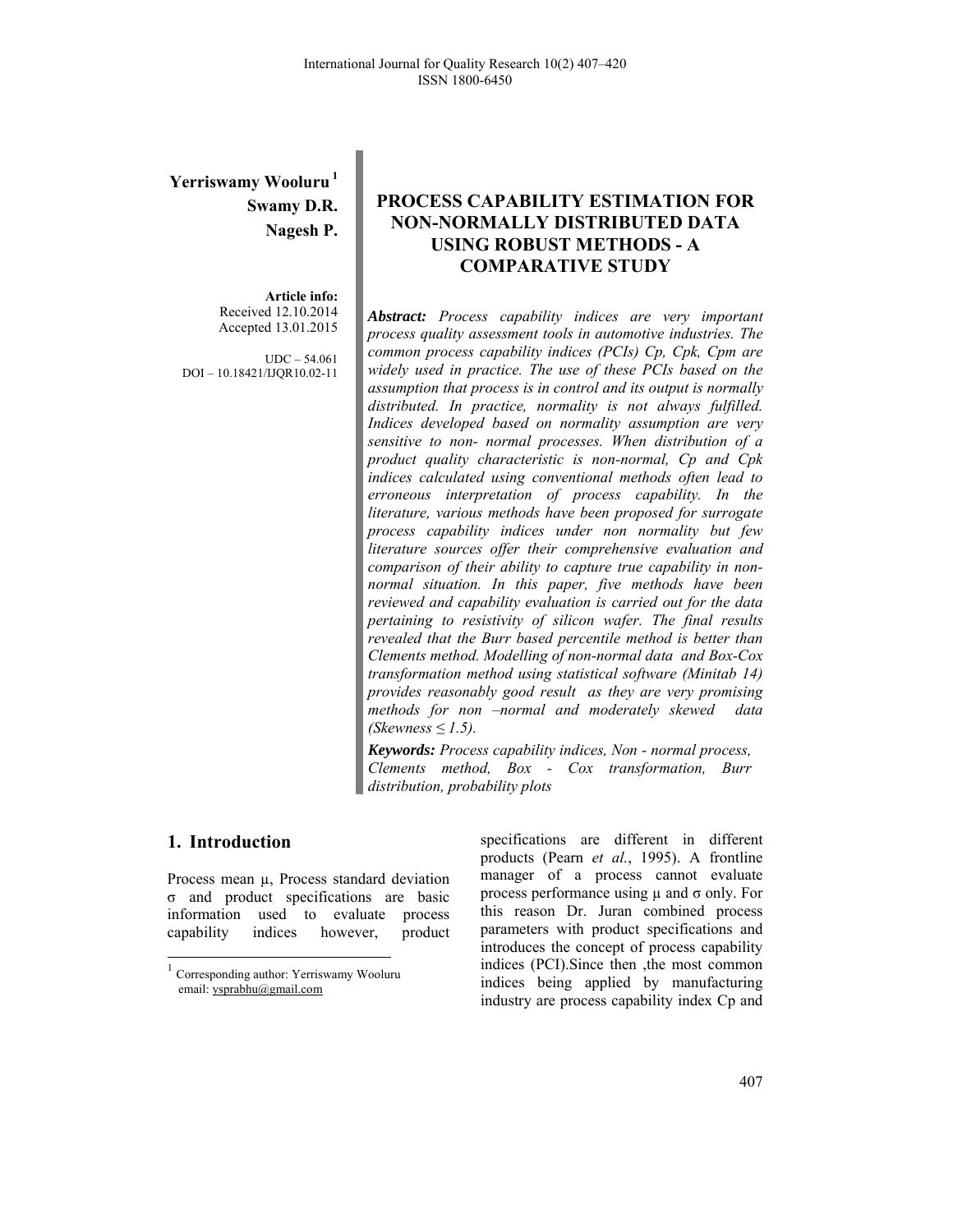

process ratio for off - centre process Cpk are defined as

$$
C_p = \frac{(USL-LSL)}{6 \sigma'} \tag{1}
$$

$$
Cpk = Min \left[ \frac{USL - \overline{X}}{3\sigma'} , -\frac{\overline{X} - LSL}{3\sigma'} \right]
$$
 (2)

Capability indices are widely used to determine whether a process is capable of producing items within customer specification limits or not. The process capability indices Cp and Cpk heavily depend on an implicit assumption that the underlying quality characteristic measurements are independent and normally distributed. However, these basic assumptions are not fulfilled in actual practice as many physical processes produce non- normal data and quality practitioners need to verify that the assumptions hold before deploying any PCI techniques to determine the capability of their processes. Some authors have provided useful and insightful information regarding the mistakes in interpretation that occur with the misapplication of indices to non-normal data (Choi and Bai, 1996; Montgomery, 1996; Box and Cox, 1964). Alternatively, other authors have introduced new indices to handle the skewness in the data (Boyels, 1994) Tang and Than (1999) reported on a comparative analysis among seven indices designed for non-normal distribution.

# 2. Surrogate PCIs for Non-Normal **Distributions**

Here the following methods have been presented to compute PCIs for non-normal distribution.

- Weighted variance Method  $\bullet$
- **Clements Method**  $\bullet$
- **Burr Method**
- Box-Cox Transformation Method  $\blacksquare$
- Modelling non-normal data using  $\bullet$ Statistical software

#### 2.1. Weighted variance method

Hsin-Hung Wu Proposed a new process capability index applying the weighted variance control charting method for nonprocesses to improve normal the measurement of process performance when the process data are non-normally distributed and shows that the two weighted variance method are based on the same philosophy to split a skewed or asymmetric distribution from the mean. The main idea of the weighted variance method is to divide a skewed distribution into two normal distribution from its mean to create two new distributions which have the same mean but different standard deviations. For  $\mathbf{a}$ population with a mean of  $\mu$  and a standard deviation of  $\sigma$ , there are  $n_1$  observations out of a total observations which are less than or equal to  $\mu$ . Also, there are  $n_2$  observations out of n total observations which are greater than u.the two new distributions can be established by using  $n_1$  and  $n_2$  observations respectively. That is, the two new distributions will have the same mean  $\mu$ , but different standard deviations  $\sigma_1$  and  $\sigma_2$ . For the estimation of  $\mu$ ,  $\sigma_1$  and  $\sigma_2$ ,  $\mu$  can be estimated by  $\bar{x}$ , i.e.  $\sum_{i=1}^{n} X_i/n$  , and  $\sigma_1^2$  and  $\sigma_2^2$  can be estimated by  $S_1^2$  and  $S_2^2$ respectively. Standard deviation  $S_1$  with  $n_1$ observations which are less than or equal to the value of  $\bar{x}$  can be computed by using similar formula to that used to calculate the sample standard deviation for n total observations (Ahmed et al., 2008)

$$
S^{2} = \sum_{i=1}^{n} \frac{(x_i - \bar{x})^2}{(n-1)}
$$
 (3)

$$
S_1^2 = \frac{2\sum_{i=1}^{n_1} (x_i - \overline{x})^2}{2n_1 - 1} \tag{4}
$$

Also, the sample standard deviation  $S_2$  with  $n_2$  observations which are greater than the value of  $\bar{X}$  can be calculated as

$$
S_2^2 = \frac{2\sum_{i=1}^{n_2} (x_i - \overline{x})^2}{2n_2 - 1}
$$
 (5)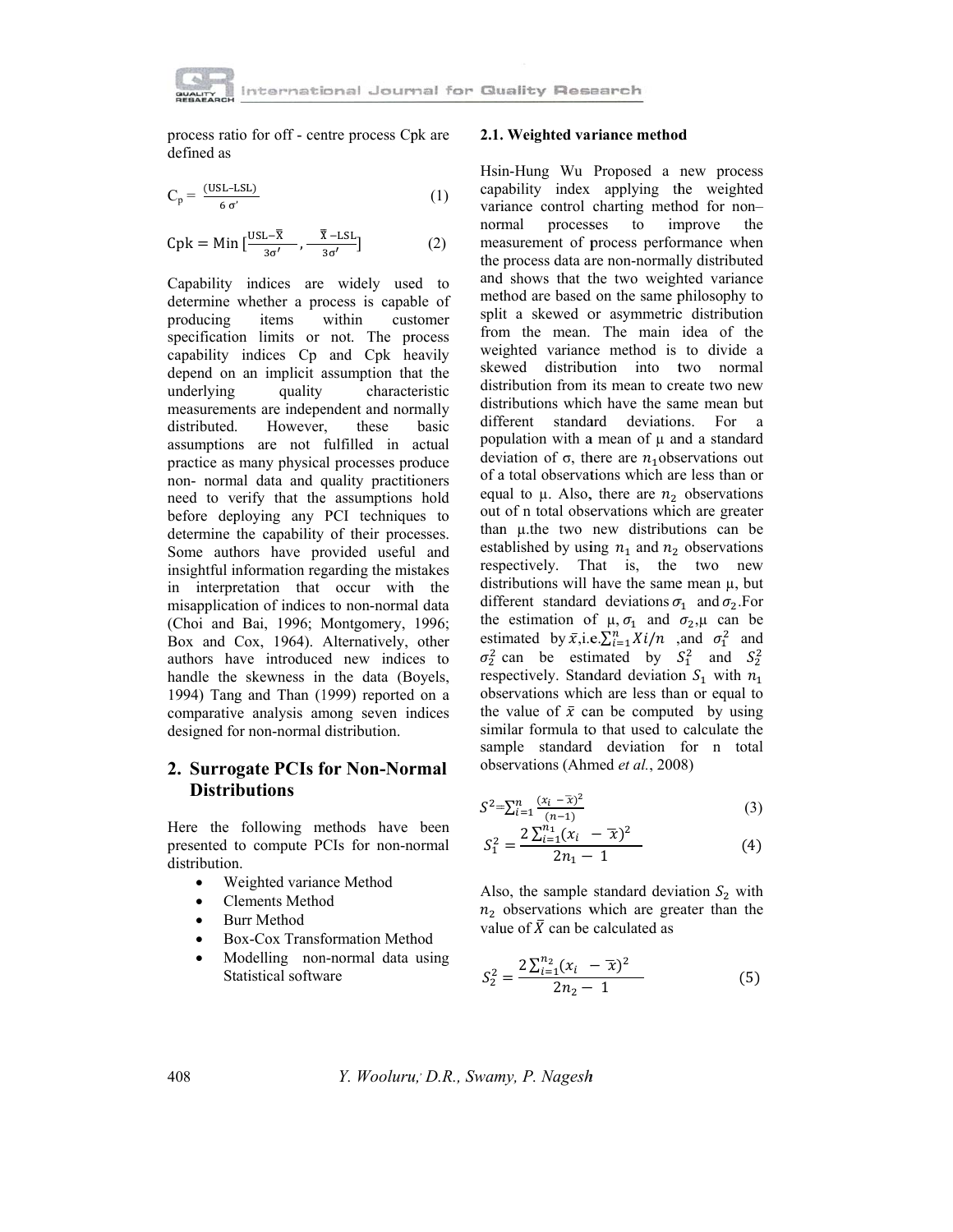

The two commonly used normally-based process capability indices are  $\hat{C}p$ ,  $\hat{C}pk$  are modified using the weighted variance method as follows

$$
Cp (WV) = \frac{USL - LSL}{3(S_1 + S_2)}
$$
 (6)

Cpk (WV) index can be expressed as:

$$
Cpk (WV) = min \left[ \frac{USL - \bar{x}}{3s_2}, \frac{\bar{x} - LSL}{3s_1} \right]
$$
 (7)

#### 2.2. Clements method

For non-normal pearsonian distribution class of (which includes a wide "populations" with non-normal  $(1989)$ characteristics) Clements has proposed a novel method of non-normal percentiles to calculate process capability  $C_p$ and process capability for off centre process  $C_{\rm pk}$  indices based on the mean,

standard deviation, skewness and kurtosis. Under the assumption that these four parameters determine the type of the Pearson distribution curve, Clements utilized the table of the family of Pearson curves as a function of skewness and kurtosis. Clements replaced  $6\sigma$  by  $(U_P - L_p)$  in the below equation  $(6)$ .

$$
C_p = \frac{\text{USL-LSL}}{(U_P - L_p)}\tag{8}
$$

Where,  $U_P$  is the 99.865 percentile and  $L_p$  is the 0.135 percentile. For  $C_{\rm pk}$ , the process mean  $\mu$  is estimated by median M, and the two  $3\sigma_s$  are estimated by  $(U_P - M)$  and  $(M$  $-L_p$ ) respectively, Figure 1 depicts how a PCI are obtained for a non-normally distributed quality attribute.

$$
C_{\rm pk} = \min\left\{\frac{\text{USL} - M}{U_{\rm P} - M}, \frac{M - \text{LSL}}{M - L_{\rm p}}\right\} \quad (9)
$$



Figure 1. probability distribution curve for a non-normal data with spec. Limits

## Procedure for calculating PCIs using **Clements method (Boyles, 1994):**

- Obtain specification limits USL and  $\bullet$ **LSL** for  $\rm{a}$ given quality characteristic
- Estimate sample statistics for the  $\bullet$ given sample data: Sample size, Mean, Standard deviation, Skewness, Kurtosis
- standardized 0.135 Look up percentile,
- 99.865 Look up standardized percentile
- Look up standardized Median
- Calculate estimated 0.135 percentile using Eqn. Lp =  $\bar{x}$  - s Lp'
- Calculate estimated 99.865 percentile using Eqn. Up =  $\bar{x}$  + s  $Up'$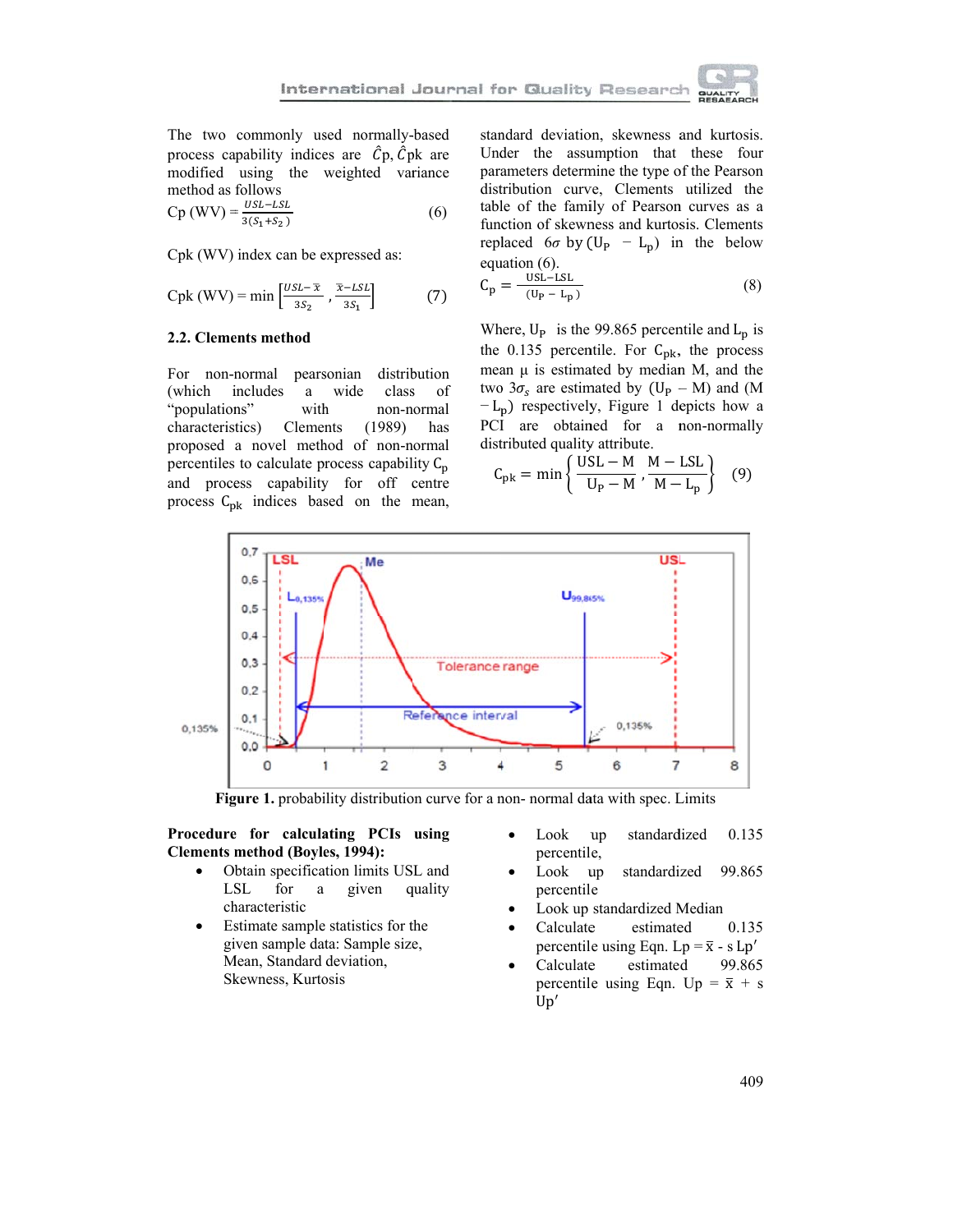- Calculate estimated median using Eqn.  $M = \bar{x} + s M'$ , for positive skewness reverse sign,
- for negative skewness leave  $\bullet$ positive
- Calculate non-normal process capability indices using Equations.
- $C_P = \frac{USL-LSL}{Up-Lp}$ ,  $C_{pl} = \frac{M-LSL}{M-Lp}$

 $C_{\text{pu}} = \frac{\text{USL}-\text{M}}{\text{Up}-\text{M}}, C_{\text{pk}} = \text{Min}$ and

 $[C_{\text{bu}}, C_{\text{pl}}]$ 

#### 2.3. Burr distribution

Although Clements's method is widely used in industry today, Wu et al. (1999) indicated that the Clements's method can not accurately measure the nominal values, especially when the underlying data distribution is skewed. To conduct the process capability analysis when the quality characteristic data is non- normally distributed, Clements's method can be modified by replacing the Pearson family of probability curves with a Burr XII distribution to improve the accuracy of the estimates of the indices for non-normal process data. Two reasons justify the use of the Burr XII distribution. First reason is that the two parameter Burr-XII distribution can be used to describe data that arise in the real world and especially those concerning nonnormal processes. The second reason is that the direct use of a fitted cumulative function instead of a probability density function may avoid the need for a numerical or formal integration. It is found that a wide range of the skewness and kurtosis coefficients of various probability density functions can be covered by different combinations of c and k .Such probability density functions include most known functions, including normal, Gamma, Beta, Weibull, Logistic, Lognormal and other functions.

Burr XII distribution can be used to obtain the required percentiles of variate X. The probability density function of a Burr XII variate Y is

$$
f(\frac{y}{c},k) = \begin{cases} \frac{cky^{c-1}}{(1+y^c)^{k+1}} & \text{if } y \ge 0; c \ge 0 \end{cases}
$$
 (10)

$$
k \ge 0, \ f\left(\frac{y}{c}, k\right) = \{0 \text{ if } y < 0 \tag{11}
$$

Where c and k represent the skewness and kurtosis coefficients of the Burr XII distribution respectively .Therefore, the cumulative distribution function of the Burr distribution is derived as:

$$
F(\frac{y}{c}, k) = \left\{ 1 - \frac{1}{(1 + y^c)^k} \text{ if } y \ge 0 \right\}
$$
 (12)

$$
F(\frac{y}{c},k) = \{0, \text{if } y < 0 \tag{13}
$$

Burr-XII distribution can be applied to estimate capability indices to provide better estimate of the process capability than the commonly used Clements method. Liu and Chen introduced a modification based on the Clements method, whereby instead of using Pearson curve percentiles, they replaced them with percentiles from an appropriate Burr distribution (Castagliola, 1996).

### 2.3.1 Procedure for calculating PCIs using **Burr XII Distribution method**

Burr method involves following steps:

- $\bullet$ Estimates the sample mean, sample standard deviation, skewness and kurtosis of the original sample data.
- Calculate standardized moments of  $\bullet$ skewness  $(\alpha_3)$  and kurtosis  $(\alpha_4)$  for the given sample size n, as follows:

• 
$$
\alpha_3 = \frac{n^2}{(n(n-1))^{\frac{3}{2}}} + \sum {\frac{xj - \bar{x}}{s}}^3
$$
, where,

 $\bar{x}$  is mean of the observations and s is the standard deviation.

$$
\alpha_4 = \frac{n}{(n-1)^2} + \sum {\frac{xj - \bar{x}}{s}}^4 - \frac{12(n-1)}{(n+1)(n-3)},
$$
  
where n is the number of observations in

Use the values of  $\alpha_3$  and  $\alpha_4$  to  $\bullet$ select the appropriate Burr parameters c and k. Then use the standardized  $Z = (x \bar{x}$ ) / s = (Q -  $\mu$ )/ $\sigma$ , where x is the

the data.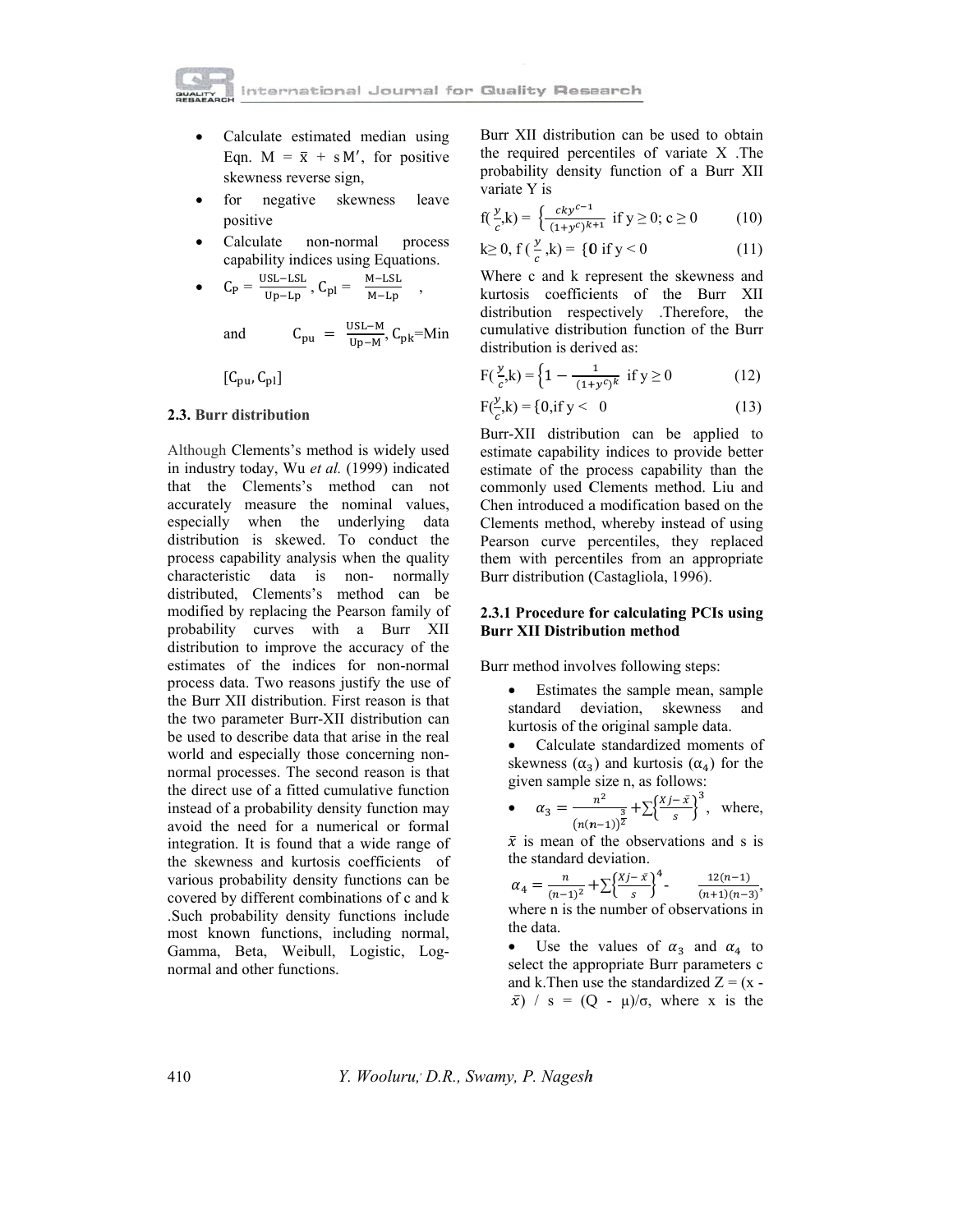

random variate of the original data. Q is the selected Burr variate,  $\mu$  and  $\sigma$  its corresponding mean and standard deviation respectively. The mean and standard deviations as well as skewness and kurtosis coefficients, for a large collection of Burr distributions are found in the tables of Burr (Chou, 1996) and (Castaglioa, 1996). From these tables, the standardized lower, median and upper percentiles are obtained.

Calculate estimated percentiles  $\bullet$ using Burr table for lower, median, and upper percentiles as follows: Lp =  $\bar{x}$  + s  $Z_{0.00135}$ , M=  $\bar{x}$  + s  $Z_{0.5}$ , Up =  $\bar{x}$  + s  $Z_{0.99865}$ 

Calculate process capability indices using equations presented below.

$$
C_{P} = \frac{USL - LSL}{Up - Lp}, \ C_{pu} = \frac{USL - M}{Up - M} \quad C_{pl} = \frac{M - LSL}{M - Lp} C_{pk} = Min \left[ C_{pu}, C_{pl} \right]
$$

#### 2.4. Box-Cox power transformation

Box and Cox (1964) provides a family of power transformations that will optimally normalize a particular variable, eliminating the need to randomly try different transformations to determine the best option. It transform non-normal data into normal data on the necessarily positive response variable X as shown in the below equation

$$
X^{\lambda} = \left\{ \frac{X^{\lambda} - 1}{\lambda} \text{ For } \lambda \neq 0 \right\} \tag{14}
$$

$$
X^{\lambda} = \{ \ln X \text{ For } \lambda = 0 \tag{15}
$$

This continuous family depends on a single parameter  $\lambda$ , it can on an infinite numbers of values. This family of transformations traditional incorporates many transformations like:

Square root transformation,  $\lambda$  = 0.50, Cube root transformation,  $\lambda$ =0.33.

Fourth root transformation,  $\lambda=0.25$ , Natural log transformation,  $\lambda = 0.00$ 

Reciprocal square root transformation,  $\lambda$ =-0.50, Reciprocal transformation,  $\lambda = 1.00$ ,

No transformation needed, when  $\lambda$ = 1.00, it produces results identical to original data.

Most common transformations reduce positive skew but may exacerbate negative skew unless the variable is reflected prior to transformation. Box-Cox eliminates the need for it (Box and Cox, 1964).

## 2.5. Modelling Non-Normal data using **Statistical software**

Quality control engineers are frequently asked to evaluate process stability and capability for key quality characteristics that follow non-normal distributions. In the past, demonstrating process stability and capability require the assumption of normally distributed data. However, if data do not follow the normal distribution, the results generated under this assumption will be incorrect. Whether it is decided to transform data to follow the normal distribution or identify an appropriate nonnormal distribution model statistical software's can be used. Identification of an appropriate non-normal distribution model is a good approach to find a non-normal distribution that fits the data. Many nonnormal distribution can be used to model a response, but if an alternative to the normal distribution is going to be viable, the exponential, lognormal, and weibull distributions usually works well. Minitab statistical software can be used to verify the process stability and estimate process capability for non-normal quality characteristics.

# 3. Methodology

Methodology involves following steps:

- Understanding the basic concepts of process capability analysis for nonnormal data
- Data Collection
- Calculate required statistics of the case study data
- Validate the critical assumptions.
- Estimation of Cp, Cpu, Cpl, Cpk using non normal methods and classical method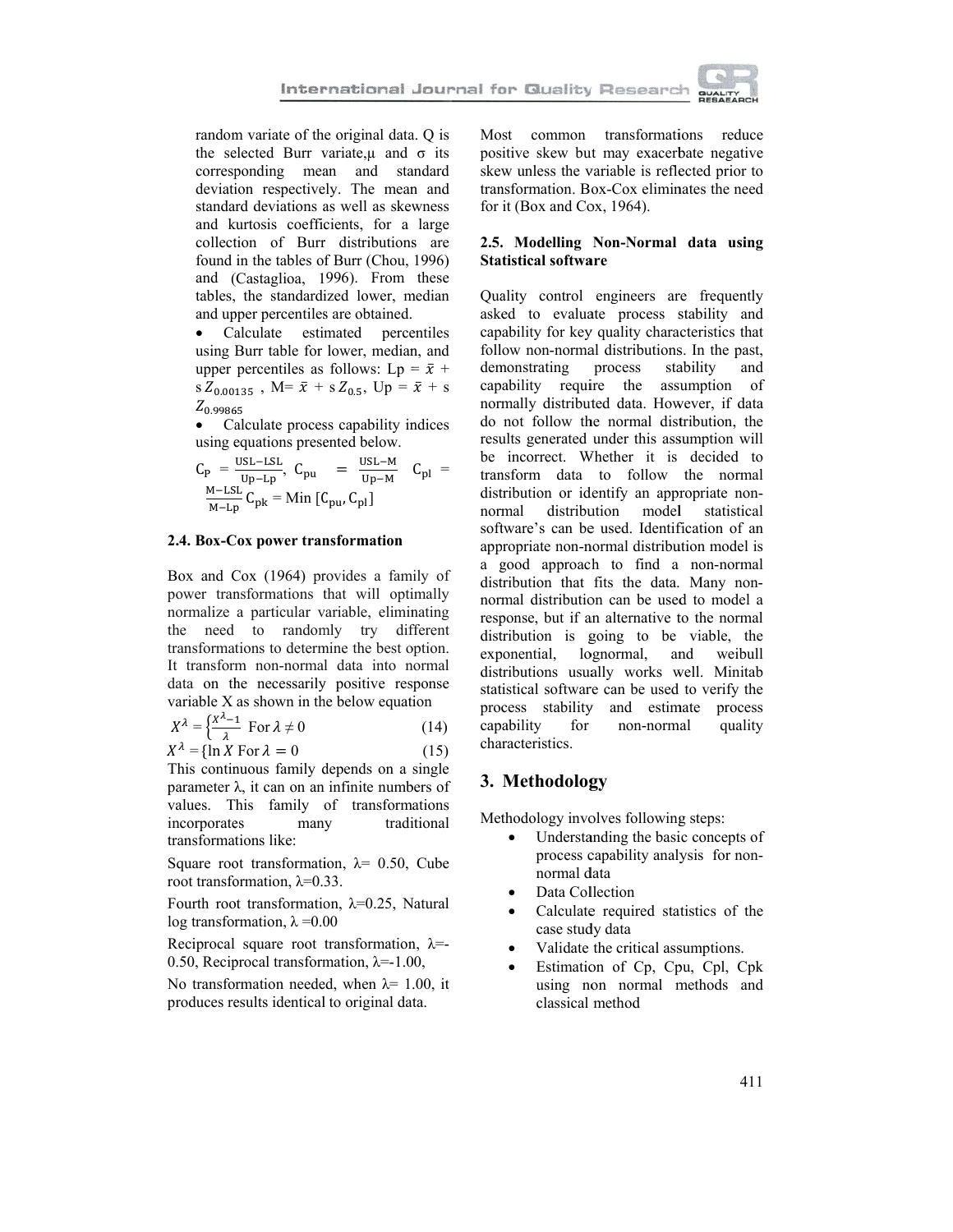Comparison of PCIs of non-normal  $\bullet$ methods with PCIs of classical method

## 3.1. Data collection

In order to discuss and compare the five methods to deal with non-normality issues, the data similar to an example presented by Douglas Montgomery in introduction to statistical Quality Control, fifth edition is considered in this paper. Table 1 presents consecutive measurements on the resistivity of Silicon wafers. Descriptive statistics:

Mean: 205.32; Standard deviation: 0.0405; Skewness; 0.39; Kurtosis; 0.21; Range: 0.09785

# 4. Construction of Control chart, Normal probability plot and histogram for validating the stability and normality assumption.

### 4.1. Construction of Control chart to assess the stability of the process

In this study, in order to demonstrate the applicability of the method and to make a clear decision about the capability of the production process,  $\bar{X}$ -R chart are constructed using Minitab 14 software to verify stability of the process. Figure 2 displays that the process is in control as all the mean and range values are within the control limits on the both charts

Table 1. Data of bore diameter using boring operation

| Tuble 1. Built of bore diameter ability corning operation |         |         |         |         |         |         |         |
|-----------------------------------------------------------|---------|---------|---------|---------|---------|---------|---------|
|                                                           | X1      | X2      | X3      | X4      | X5      | X bar   | R       |
| 1                                                         | 205.324 | 205.275 | 205.356 | 205.349 | 205.343 | 205.329 | 0.081   |
| $\overline{2}$                                            | 205.302 | 205.310 | 205.312 | 205.260 | 205.300 | 205.297 | 0.052   |
| 3                                                         | 205.346 | 205.280 | 205.336 | 205.315 | 205.346 | 205.325 | 0.066   |
| $\overline{4}$                                            | 205.326 | 205.438 | 205.288 | 205.429 | 205.299 | 205.356 | 0.150   |
| 5                                                         | 205.330 | 205.397 | 205.305 | 205.368 | 205.354 | 205.351 | 0.092   |
| 6                                                         | 205.333 | 205.316 | 205.271 | 205.314 | 205.318 | 205.310 | 0.062   |
| $\overline{7}$                                            | 205.282 | 205.396 | 205.306 | 205.348 | 205.297 | 205.326 | 0.114   |
| 8                                                         | 205.297 | 205.354 | 205.329 | 205.330 | 205.324 | 205.327 | 0.057   |
| 9                                                         | 205.409 | 205.313 | 205.269 | 205.323 | 205.319 | 205.327 | 0.140   |
| 10                                                        | 205.342 | 205.397 | 205.265 | 205.305 | 205.303 | 205.322 | 0.132   |
| 11                                                        | 205.368 | 205.397 | 205.295 | 205.262 | 205.315 | 205.327 | 0.135   |
| 12                                                        | 205.389 | 205.301 | 205.316 | 205.319 | 205.353 | 205.336 | 0.088   |
| 13                                                        | 205.356 | 205.298 | 205.356 | 205.270 | 205.294 | 205.315 | 0.086   |
| 14                                                        | 205.252 | 205.273 | 205.350 | 205.241 | 205.361 | 205.295 | 0.120   |
| 15                                                        | 205.326 | 205.297 | 205.377 | 205.371 | 205.316 | 205.337 | 0.080   |
| 16                                                        | 205.334 | 205.234 | 205.318 | 205.303 | 205.342 | 205.306 | 0.108   |
| 17                                                        | 205.287 | 205.262 | 205.316 | 205.383 | 205.312 | 205.312 | 0.121   |
| 18                                                        | 205.333 | 205.328 | 205.259 | 205.336 | 205.396 | 205.330 | 0.137   |
| 19                                                        | 205.325 | 205.297 | 205.320 | 205.335 | 205.285 | 205.312 | 0.050   |
| 20                                                        | 205.369 | 205.283 | 205.336 | 205.306 | 205.336 | 205.326 | 0.086   |
|                                                           |         |         |         |         |         | 205.323 | 0.09785 |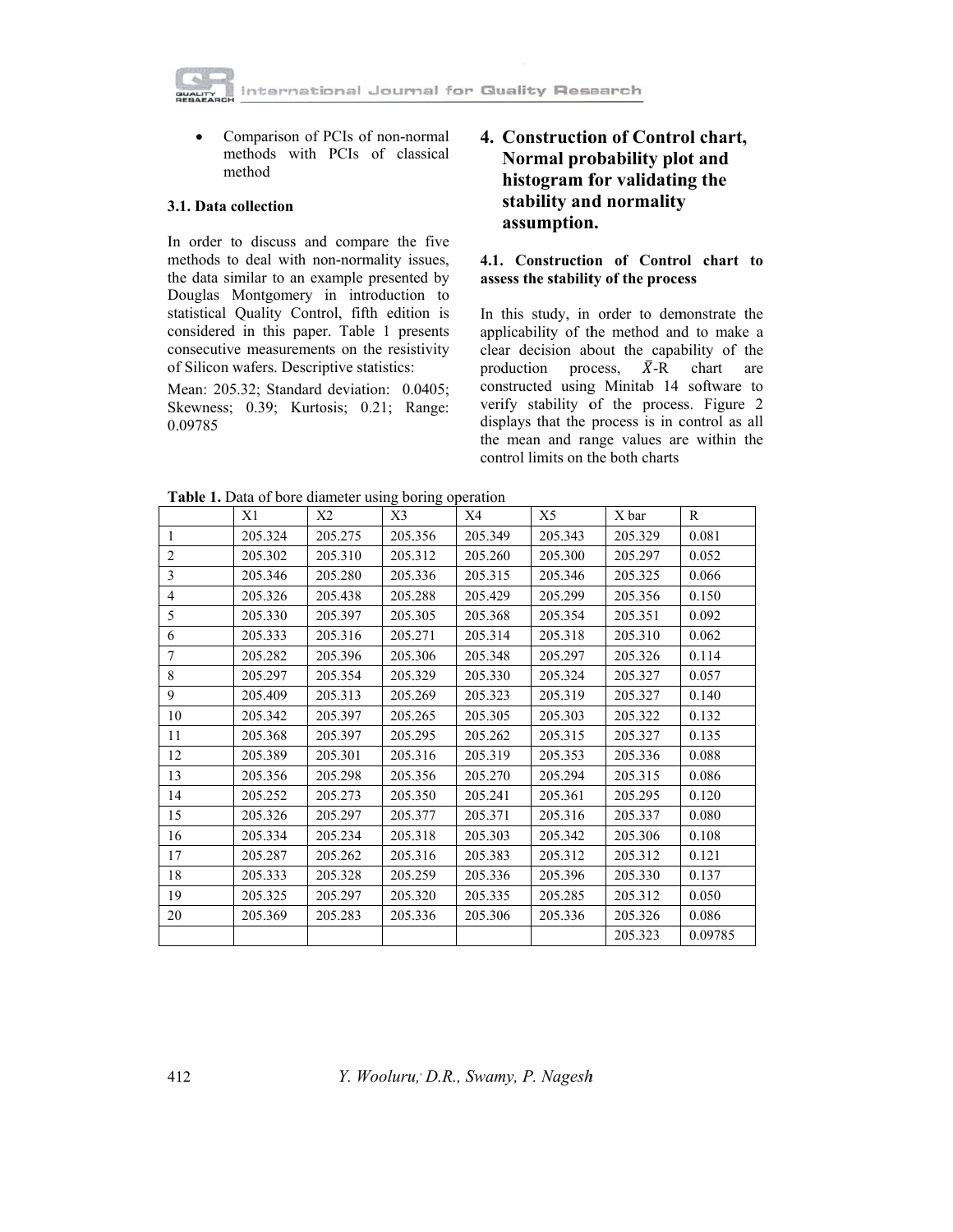

Figure 2.  $\overline{X}$  and R chart

#### 4.2. Construction of histogram and normal probability plot check to normality of the data

the normality of the data. Figure 3 display the histogram and Figure 4 display the normal probability plot for the data set. The histogram for sample data appears to be nonnormal.

**GUALIT**<br>RESAE

Graphical methods including the histogram and normal probability plot are used to check



Figure 3. Histogram for case study data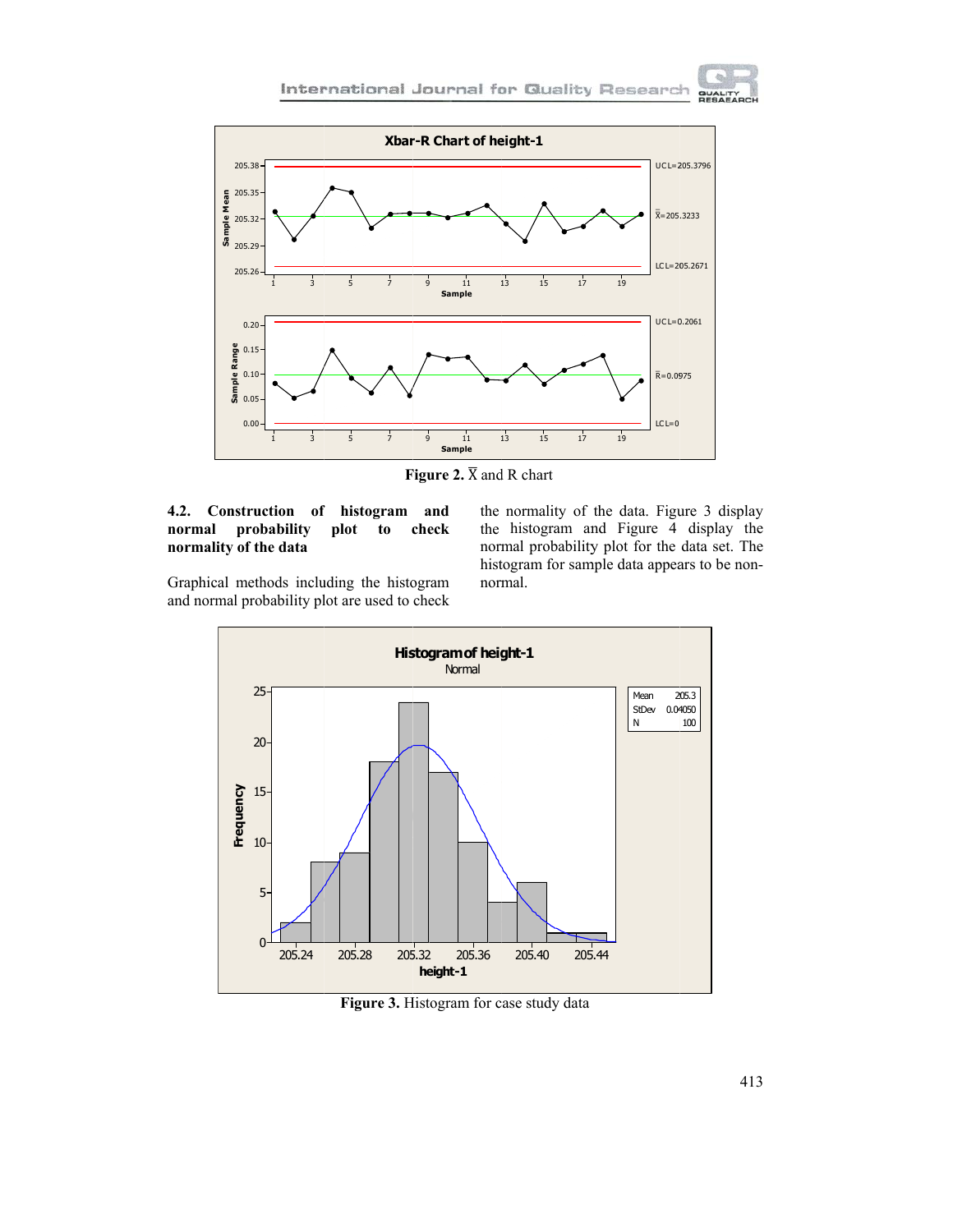



Figure 4. Normal Probability Plot

The validity of non-normality is tested by using Anderson – Darling test (AD). The hole diameter data is considered as normal as it pass normality test because, the P-value is  $($  $(0.005)$ , greater than critical value  $(0.05)$ . This is done by using Minitab 14 software ,the result of test is shown in Figure 3and 4.

### **5. Computation of PCI's**

For case study data using the following methods:

- Weighted variance Method  $\bullet$
- **Clements Method**  $\bullet$
- **Burr Method**  $\bullet$
- Box-Cox Transformation Method

#### 5.1. Weighted variance Method

The statistics for the obtained sample data: Std. deviation = $0.0405$ , Mean = 205.32 and Median = 205.32, USL=205.60, LSL= 205.00

Total number of observation in the data set,  $n = 100$ 

Number of observations less than or equal to

the mean value in the data set,  $n_1 = 52$ 

Number of observations greater than the mean value in the data set,  $n_2 = 48$ 

The sample standard deviation  $S_1$  with  $n_1$ observations which are lower than the value of  $\bar{X}$  can be calculated as:

$$
S_1^2 = \frac{2\sum_{i=1}^{n_1} (x_i - \overline{x})^2}{2n_1 - 1} \tag{16}
$$

 $S_1 = 0.0700$ 

Also, the sample standard deviation  $S_2$  with  $n_2$  observations which are greater than the value of  $\bar{X}$  can be calculated as:

$$
S_2^2 = \frac{2\sum_{i=1}^{n_2} (x_i - \overline{x})^2}{2n_2 - 1} \tag{17}
$$

 $S_2 = 0.0288$ 

The two commonly used normally-based process capability indices Cp, Cpk are modified using the weighted variance method as follows: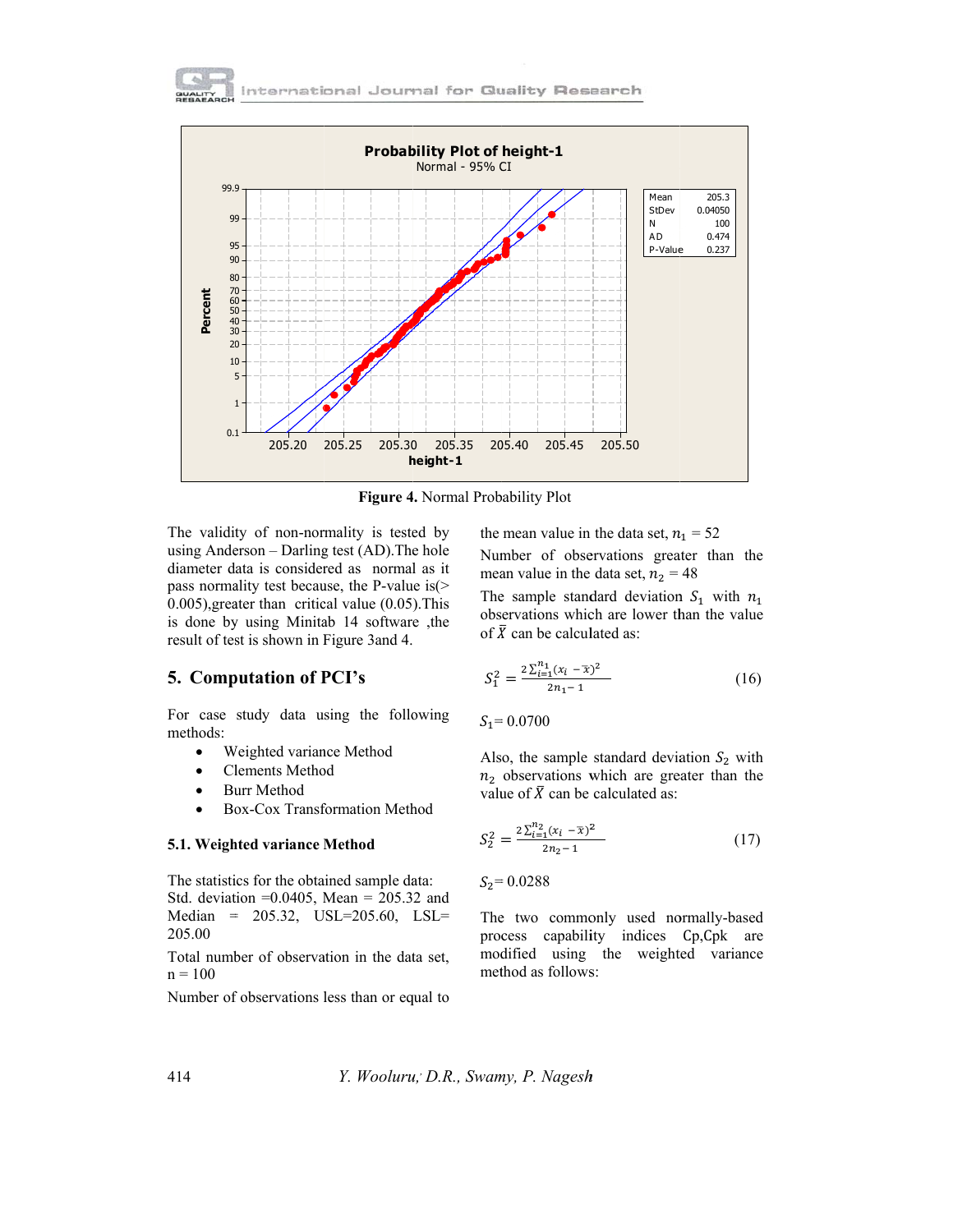

$$
Cp (WV) = \frac{\text{USL-LSL}}{3(S_1 + S_2)} = \frac{0.6}{3(0.02214 + 0.0288)}
$$

$$
= \frac{0.6}{0.15282} = 3.92
$$

Cpk (WV) index can be expressed as, Cpk<br>(WV) = min  $\left[\frac{USL-\bar{x}}{3S_2}, \frac{\bar{x}-LSL}{3S_1}\right]$ 

 $=$ min  $\left[\frac{0.28}{0.0864}, \frac{0.32}{0.066421}\right]$ 

 $= min [3.24, 4.81] = 3.24$ 

Computation of PCIs using Clements method (Table 2).

| Step No.       | Procedure                                                                                                                                                                                                                                    | Notations                                                                 | Calculations                            |
|----------------|----------------------------------------------------------------------------------------------------------------------------------------------------------------------------------------------------------------------------------------------|---------------------------------------------------------------------------|-----------------------------------------|
| 1              | Specifications:<br><b>Upper specification Limit</b><br>Target resistivity                                                                                                                                                                    | <b>USL</b><br>Spec. Mean<br><b>LSL</b>                                    | 205.60<br>205.30<br>205.00              |
|                | Lower specification Limit                                                                                                                                                                                                                    |                                                                           |                                         |
| 2              | Estimate sample statistics:<br>Sample size<br>Mean<br>Standard deviation<br>Skewness<br>Kurtosis                                                                                                                                             | N<br>$\bar{x}$<br>S<br>Sk<br>Ku                                           | 100<br>205.32<br>0.0405<br>0.39<br>0.21 |
| $\overline{3}$ | Look up standardized 0.135 percentile                                                                                                                                                                                                        | Lp'                                                                       | 2.4676                                  |
| $\overline{4}$ | Look up standardized 99.865 percentile                                                                                                                                                                                                       | Up'                                                                       | 3.5037                                  |
| 5              | Look up standardized Median in table 2                                                                                                                                                                                                       | M'                                                                        | 0.0652                                  |
| 6              | Calculate estimated 0.135 percentile<br>using<br>Eqn. Lp = $\bar{x}$ - s Lp'                                                                                                                                                                 | Lp                                                                        | 205.220                                 |
| 7              | Calculate estimated 99.865 percentile<br>Eqn. Up = $\bar{x}$ + s Up'<br>using                                                                                                                                                                | Up                                                                        | 205.461                                 |
| 8              | Calculate estimated median using<br>Eqn. M = $\bar{x}$ + s M'                                                                                                                                                                                | M                                                                         | 205.322                                 |
| 9              | Calculate non-normal process capability<br>indices using Equations.<br>$C_P = \frac{USL-LSL}{Up-Lp}$ , $C_{pl} = \frac{M-LSL}{M-Lp}$ ,<br>$C_{\text{pu}} = \frac{USL - M}{Up - M}$ , $C_{\text{pk}} = M$ in $[C_{\text{pu}}, C_{\text{pl}}]$ | $C_{\rm P}$<br>$C_{\rm pl}$<br>$\texttt{C}_{\texttt{pu}}$<br>$C_{\rm pk}$ | 2.489<br>3.156<br>2.00<br>2.00          |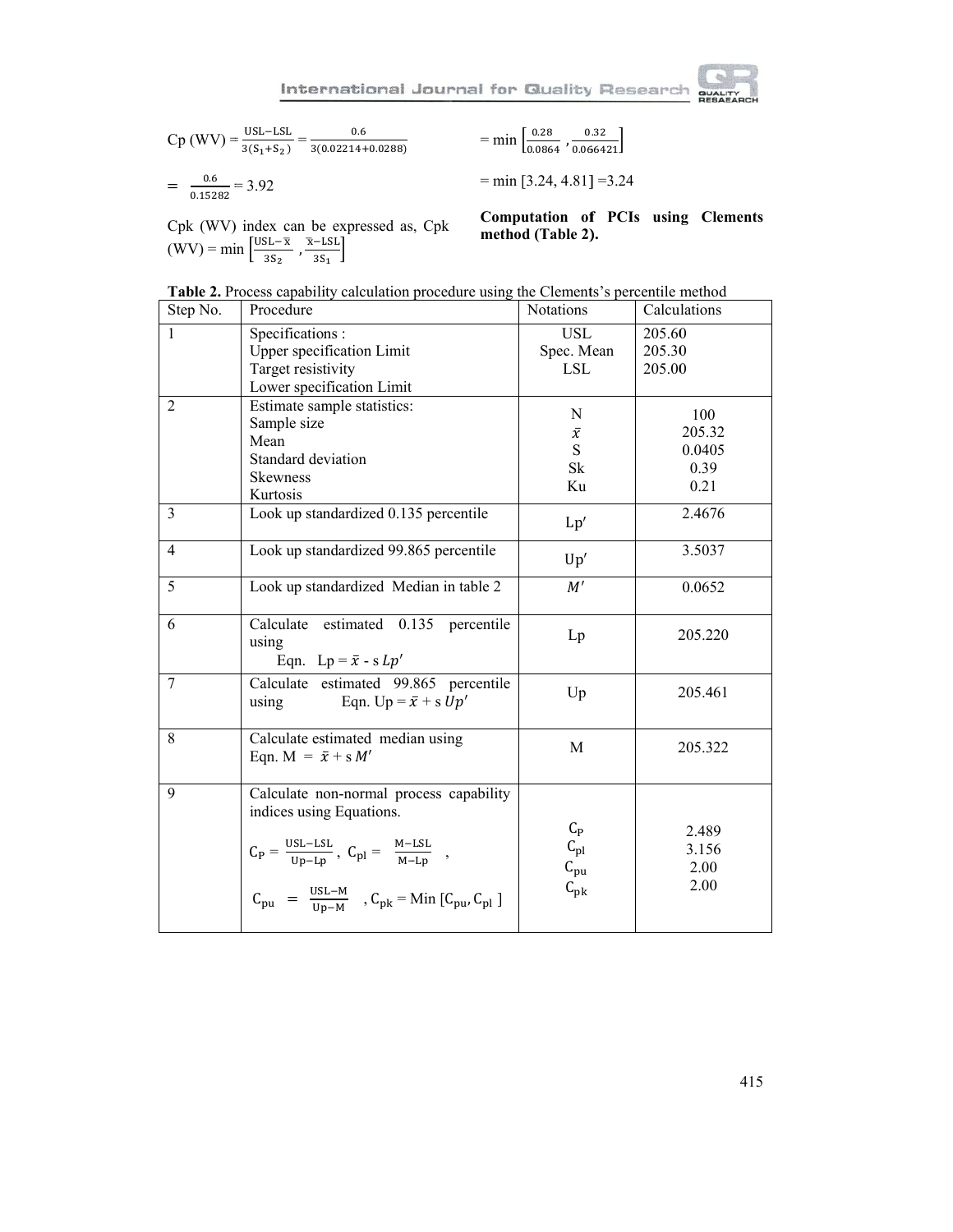

## Computation of PCIs using Burr's method (Table 3).

| Step           | Procedure                                                                                                    | Notations     | Calculations |
|----------------|--------------------------------------------------------------------------------------------------------------|---------------|--------------|
| No.            |                                                                                                              |               |              |
| $\mathbf{1}$   | Specifications :                                                                                             |               |              |
|                | Upper specification Limit                                                                                    | <b>USL</b>    | 205.60       |
|                | Target resistivity                                                                                           | Spec. Mean    | 205.30       |
|                | Lower specification Limit                                                                                    | LSL           | 205.00       |
| 2              | Estimate sample statistics:                                                                                  |               |              |
|                | Sample size                                                                                                  | N             | 100          |
|                | Mean of sample data                                                                                          | $\bar{x}$     | 205.32       |
|                | Standard deviation (overall)                                                                                 | S.            | 0.0405       |
|                | <b>Skewness</b>                                                                                              | Sk            | 0.39         |
|                | Kurtosis                                                                                                     | Ku            | 0.21         |
| 3              | Estimate standard moments of skewness $(\alpha_3)$ and Kurtosis $(\alpha_4)$                                 | $\alpha_3$    | 0.384        |
|                | using Sk and Ku values from step 2.                                                                          | $\alpha_4$    | 3.13         |
| $\overline{4}$ | Based on $\alpha_3$ and $\alpha_4$ from step 3 , select the parameters c and k                               | $\mathbf{c}$  | 2.5377       |
|                | values using the Burr-XII distribution table                                                                 | k             | 12.5234      |
| 5              | With reference to the parameters c and k obtained in step 4, use                                             | $Z_{0.00135}$ | $-2.085$     |
|                | the table of standardized tails of the Burr XII distribution to                                              | $Z_{0.5}$     | $-0.082$     |
|                | determine standardized lower, median and upper percentiles.                                                  | $Z_{0.99865}$ | 3.595        |
| 6              | Calculate estimated 0.135 percentile using                                                                   | Lp            | 205.2355     |
|                | Eqn. Lp = $\bar{x}$ + s $Z_{0.00135}$                                                                        |               |              |
| $\overline{7}$ | Calculate estimated 99.865 percentile using                                                                  | Up            | 205.4655     |
|                | Eqn. Up = $\bar{x}$ + s $Z_{0.99865}$                                                                        |               |              |
| 8              | Calculate estimated median using                                                                             | M             | 205.3166     |
|                | Eqn. M = $\bar{x}$ + s Z <sub>0.5</sub>                                                                      |               |              |
| 9              | Calculate non-normal process capability indices using equations.                                             | $C_{\rm P}$   | 2.6080       |
|                | $C_P = \frac{USL-LSL}{Up-Lp}$ , $C_{pl} = \frac{M-LSL}{M-Lp}$ ,                                              | $C_{\rm pl}$  | 3.9038       |
|                |                                                                                                              | $C_{\rm pu}$  | 1.9032       |
|                | $C_{\text{pu}} = \frac{USL-M}{U_{\text{D}}-M}$ , $C_{\text{pk}} = \text{Min} [C_{\text{pu}}, C_{\text{pl}}]$ | $C_{\rm pk}$  | 1.9032       |
|                |                                                                                                              |               |              |

Table 3. Process capability calculation using the Burr percentile method

#### 5.2. Box-Cox Transformation

The Box-Cox transformation parameter  $(\lambda)$ is estimated by Minitab14 statistical software and corresponding process capability indices are determined. The accuracy of the Box-Cox transformation is robust to departures from normal and it avoids the trouble of having to search for a suitable method for each distribution encountered in practice.

The Lambda table as shown in figure 5 contains an estimate of lambda (-0.21) which is the value used in the transformation. It also includes the upper Confidence Interval (0.46) and lower Confidence Interval (-0.95), which are marked on the graph by vertical lines .In this case study, an optimal lambda value that corresponds to -0.21 is utilized for transforming the data and calculation of PCIs. The figure 6 shows the output of the Minitab 14 statistical software.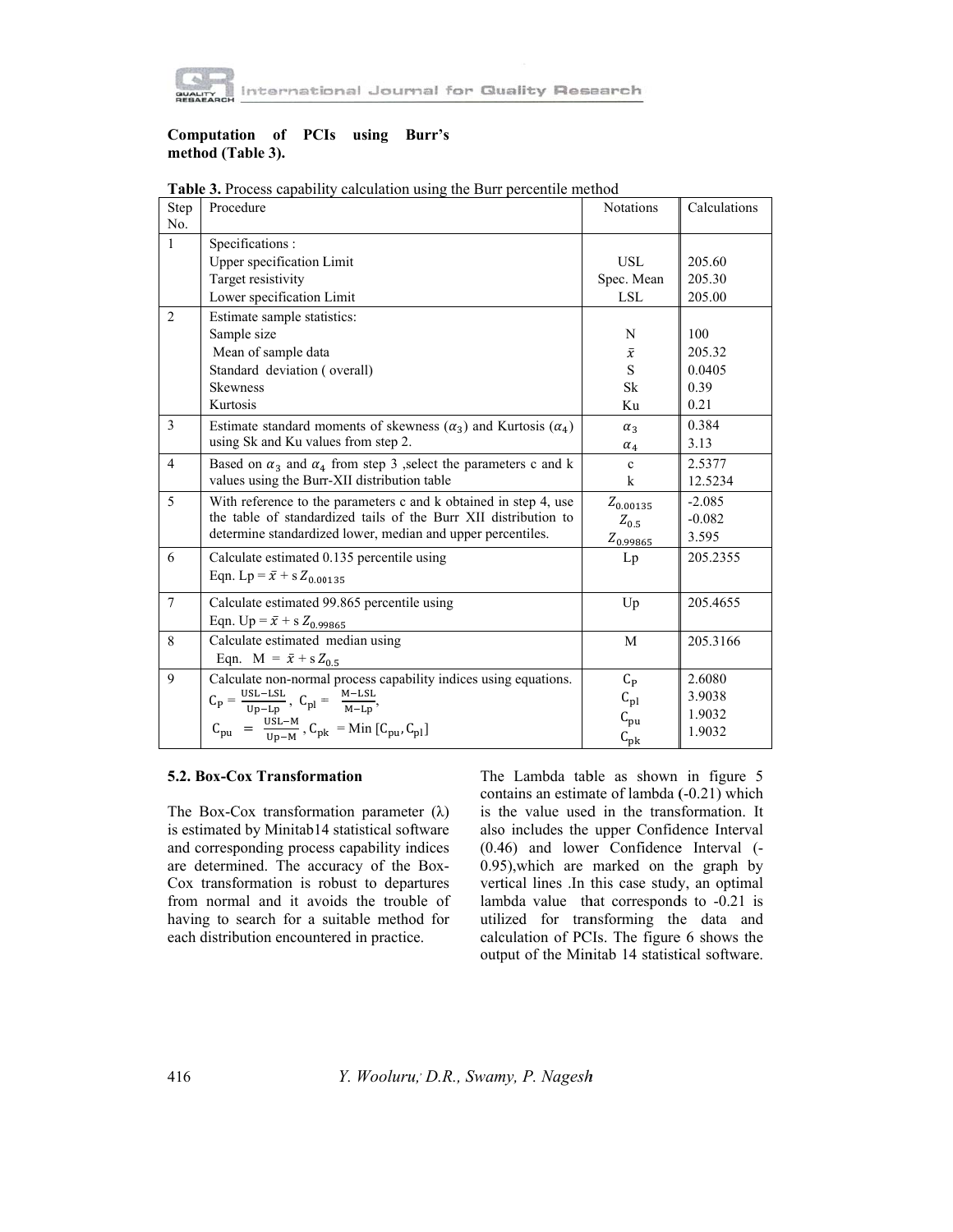**QUALIT** 



**Figure 5.** Box Cox plot to estimate optimal value of  $\lambda$ 



Figure 6. Process capability Analysis using Box- Cox transformation

### 5.3. Computation of PCIs using Burr's method

In this case study, theoretical non-normal distributions like exponential, weibull and lognormal are used to model the response (resistivity of silicon wafer) .Individual distribution identification feature in Minitab 14 is used to compare the fit of distributions as shown in the figure 7.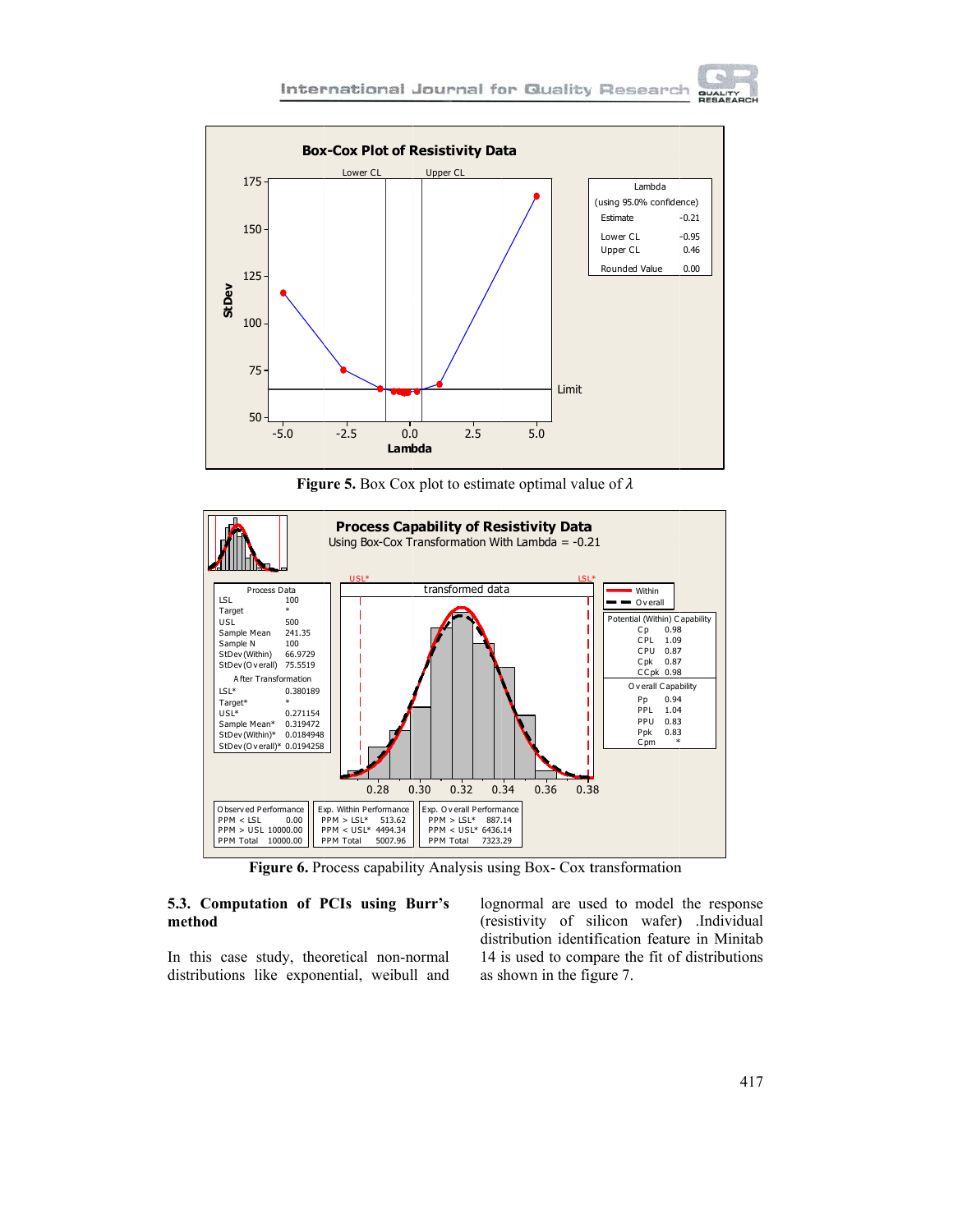



Figure 7. Probability plots for the individual distribution

#### 5.3.1 Comparison of alternative distributions with P-values (For 95% **Confidence Interval)**

Individual distribution identification feature in statistical software (Minitab 14) is used to construct probability plots for said distributions in order to compare their goodness of fit with the data. In this study, seven distributions are considered to select the appropriate one that fits the data. The lognormal distribution provides the best fit in comparison with other distributions as its  $p$ -value (0.295) is greater than critical value  $(0.05)$ .

| <b>rapic 3.</b> Comparison or riterman ve Distributions asing output from probability prot |              |  |  |  |  |
|--------------------------------------------------------------------------------------------|--------------|--|--|--|--|
| AD value                                                                                   | P-value      |  |  |  |  |
| 2.286                                                                                      | ${}_{0.010}$ |  |  |  |  |
| 23.55                                                                                      | ${}_{0.003}$ |  |  |  |  |
| 0.432                                                                                      | 0.242        |  |  |  |  |
| 0.359                                                                                      | > 0.250      |  |  |  |  |
| 0.435                                                                                      | 0.295        |  |  |  |  |
| 0.793                                                                                      | 0.042        |  |  |  |  |
| 2.045                                                                                      | ${}_{0.005}$ |  |  |  |  |
|                                                                                            |              |  |  |  |  |

**Table 5.** Comparison of Alternative Distributions using output from probability plot

Process capability indices for the case study data using lognormal distribution are found through the output of Minitab 14 statistical software as shown in the figure 8.

# **6. Results and Discussion**

The following Table 6 presents the PCIs calculation results of different methods.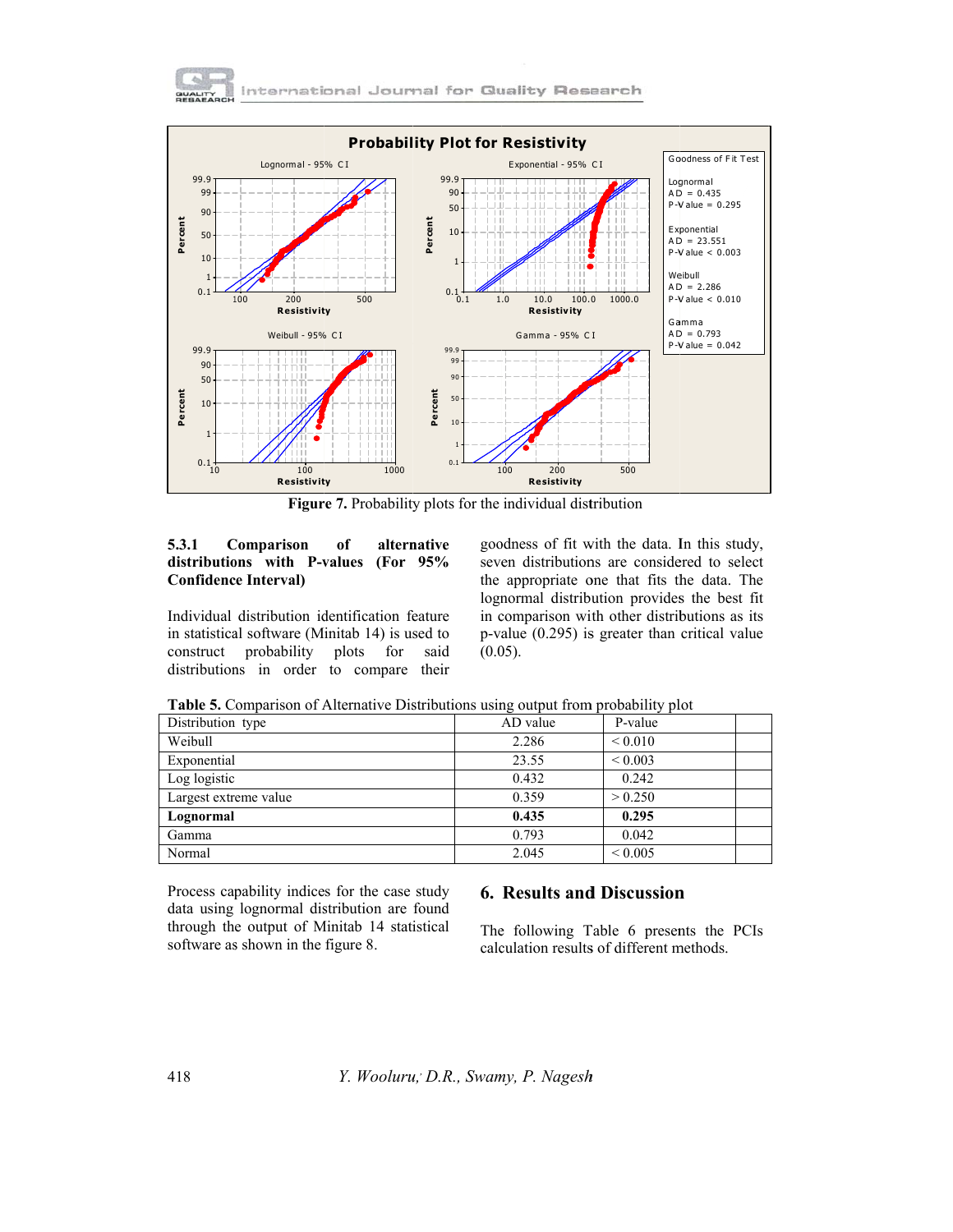

In this paper, the Clements, Burr, Weighted variance, Box-Cox transformation methods are reviewed and used to estimate the PCIs for non-normal quality characteristic data. PCIs of Classical method are compared with the PCIs of all the non-normal methods considered in the case study. In case of classical method, Cpu is over estimated and Cpl is under estimated, when compared with PCIs of other non-normal methods. Weighted variance (WV) method gives good result but it requires manual calculations. Box- Cox transformation method gives reasonably good results compared to classical method. Burr percentile method has been used effectively and it shows better results compared to Clements method.

# 7. Conclusions

In practice, manufacturing processes that yields non- normally distributed data are inevitable, therefore the use of traditional process capability indices to measure capability of such processes give misleading results.

Box-Cox method is successfully used to transform the non-normal data to normally distributed data and estimated the PCIs.

The obtained values of process capability indices shows that the capability of the production process for controlling the

resistivity of silicon wafer is inadequate as all values are less than 1.33 so , the process dispersion need to be reduced and process mean have to be shifted to closer to the target value of 225 from existing mean of 241.79.

Clements method is simple extension of the traditional 60 method, which takes into account the possible non-normality of the basic data.

Burr-based method works well under distributions that depart slightly  $\alpha$ <sup>r</sup> moderately from normality (Skewness  $\leq$  $1.5$ ).

Overall performance of Box-Cox method is slightly inferior than the lognormal distribution model, Lognormal distribution model exhibits that 6179 parts per million exceeding the specification limits but in case of Box -Cox transformation method 7323 parts per million exceeding the specification limits, hence it can be concluded that modeling of data to lognormal distribution approach is accurate one.

The estimates made using the Burr method, which are higher than those made using Clements's method are good indicator to help quality control engineers be more attentive to and focus on process adjustment and improvement.

# **References:**

Ahmed, S., Abdollanian, M., Zeephongsekul, P. (2008). Process capability estimation for nonnormal quality characteristics: A Comparison of Clements, Burr and Box-Cox method. ANZIAM Journal, 49(EMAC 2007), C642-C665.